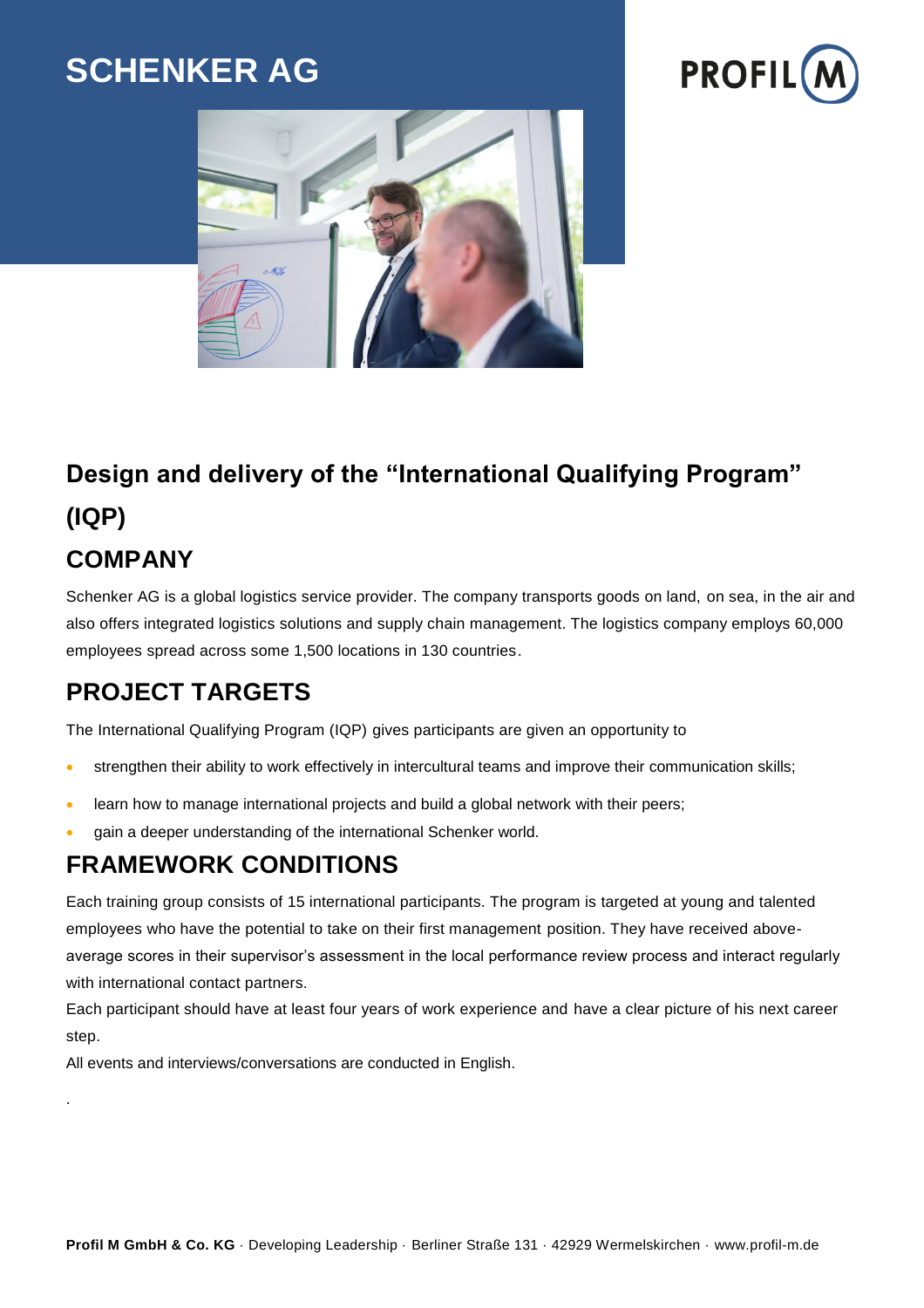

## **SOLUTION**

The program wants to go beyond imparting skills and knowledge through training sessions. The key focus is for participants to reflect on their own success factors and learning fields. Therefore, each program starts with a development center that gives participants detailed feedback on their strengths and learning opportunities. Based on this feedback, participants draw up a "learning contract" with the support of an experienced manager. This manager becomes the participant's coach, assists him in moving forward with his personal development and helps him translate the program content into practice.

A central element of the IQP is to have participants work on real projects of Schenker AG, thus giving them an opportunity to gain some first-hand experience in project management and team work.

#### **IMPLEMENTATION**

### Selection of participants

In cooperation with his supervisor and the local HR staff, the participant fills out the nomination documents. After selection steps by national and regional HR representatives and directors, a telephone interview with the manager who is responsible for international management development concludes the selection process.

#### Coaching by an experienced manager

Each IQP participant is led through the program by a coach, either his supervisor or another experienced manager. All coaches attend a twoday training session to make them familiar with their role and responsibilities during the IQB. They also take part in the development center as observers.

On the basis of the learning contract, the coaches conduct development interviews with the participants after each module. They also give participants the opportunity to cope with "on-the-job" challenges in their day-to-day work and thus greatly promote the participants' development.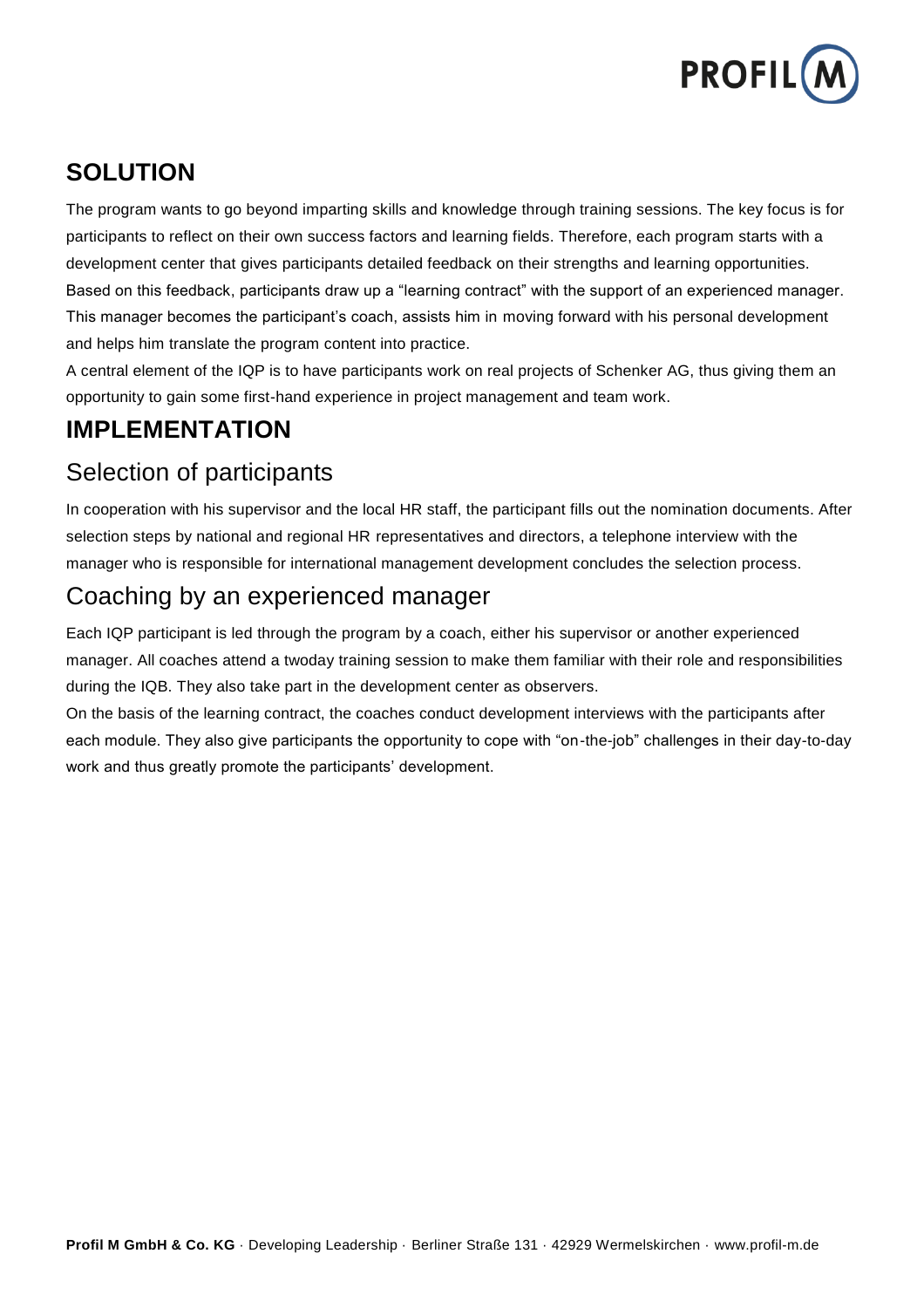

#### Conceptual design

The IQP consists of four modules, with each module lasting four to five days, and is delivered over a period of approximately 18 months. Two Profil M trainers assist in the implementation of each module. A third Profil M trainer is responsible for the project coaching and training sessions.

#### *Module 1*

Each program starts with a two-day potential analysis. This analysis includes an interview, a conceptual case study with a group discussion, a one-to-one talk with a direct report and a team meeting. These simulations are embedded in a fictitious logistics scenario.

After completing the exercises, all participants receive in-depth, personal feedback. This feedback will then be integrated into the learning contract in cooperation with the coach.

In addition, participants of this module also attend a training session on working in intercultural teams. *Module 2*

The second module focuses on team work, communication and conflict management. Moreover, participants make themselves familiar with the project topics and, following a training session on project management, start working on their particular project.

#### *Module 3*

In the third module, participants can upgrade their persuasion and rhetorical skills. In addition, they can take part in individual one-to-one sessions and discuss their personal concerns and issues with a Profil M trainer. *Module 4*

During the first two days of this module, a training session covering the basics of employee leadership takes place. On the third day, the focus is on completing the project work and on preparing the final presentation, which will be delivered on the last day of the program. The participants present their project results to the invited managers and at the end of the day, a board member will present participants with their certificate.